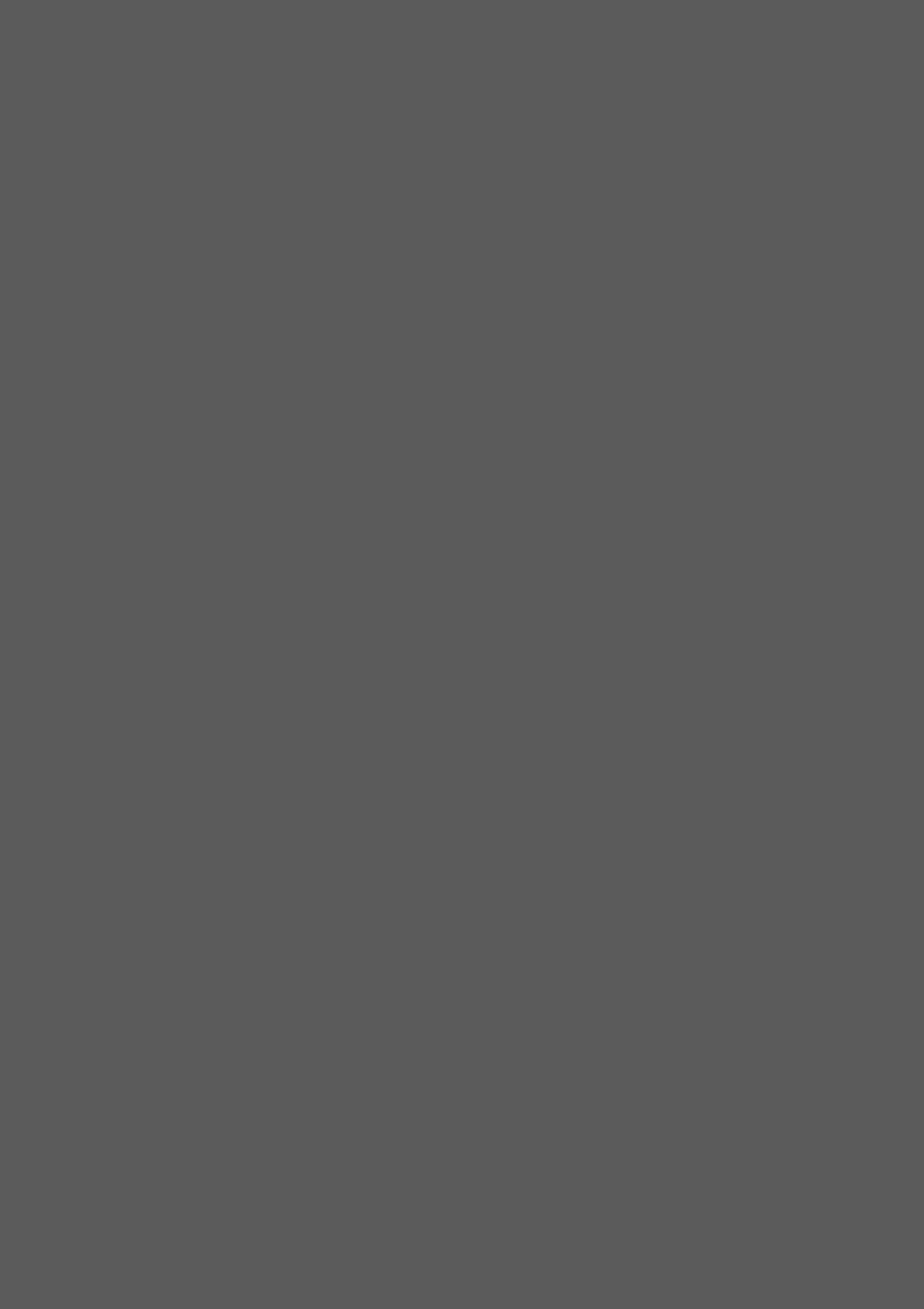| $\equiv$ ПИВО $/$ BEER $\equiv$                   |          |
|---------------------------------------------------|----------|
| New Yorker 0,33L                                  | 2090     |
| Tsingtao 0,33L                                    | 1690     |
| Tsingtao non-alco. 0,33L                          | 1690     |
| $\equiv$ BEPMYT/VERMOUTH $\equiv$                 | 100ml    |
| <b>MARTINI Fiero</b>                              | 1680     |
| <b>MARTINI Bianco</b>                             | 1580     |
| <b>MARTINI Rosso</b>                              | 1580     |
| <b>MARTINI Extra Dry</b>                          | 1580     |
| <b>MARTINI Riserva Ambrato</b>                    | 1880     |
| <b>MARTINI Riserva Rubino</b>                     | 1880     |
| ═════ КАЛЬВАДОС & ГРАППА/CALVADOS & GRAPPA ══     |          |
| Calvados Chateau du Breuil XO                     | 5 2 9 0  |
| Grappa                                            | 4 2 9 0  |
| $\equiv$ POM/ RUM $\equiv$ $\equiv$               |          |
|                                                   |          |
| <b>Bacardi Carta Blanca</b>                       | 1590     |
| <b>Bacardi Carta Negra</b>                        | 1690     |
| <b>Bacardi Spiced</b>                             | 1690     |
| <b>Bacardi Reserva 8</b>                          | 1890     |
| <b>Bacardi Gran Reserva 10</b>                    | 2 2 9 0  |
| <b>Oakheart</b>                                   | 1590     |
| ≡ ПРЕМИАЛЬНЫЙ РОМ ⁄ PREMIUM RUM≡                  |          |
| Zacapa 23 Y.O.                                    | 3990     |
| $\equiv$ ЛИКЁР & БИТТЕР/LIQUEUR & BITTER $\equiv$ |          |
| <b>Jägermeister</b>                               | 1690     |
| <b>Kahlua</b>                                     | 1500     |
| Limoncello di Capri                               | 1890     |
| <b>Sambuca Molinari Extra</b>                     | 1500     |
| <b>Becherovka</b>                                 | 1500     |
| <b>Baileys</b>                                    | 1500     |
| Cointreau                                         | 1500     |
| ════ ОДНОСОЛОДОВЫЙ ВИСКИ/SINGLE MALT WHISKY ══    |          |
| Aberfeldy 12 Y.O.                                 | 2890     |
| Craigellachie 13 Y.O.                             | 3 2 9 0  |
| Aultmore 12 Y.O.                                  | 3 1 9 0  |
| The Glenlivet 15 Y.O. French OAK                  | 4090     |
| The Glenlivet 18 Y.O.                             | 4390     |
| The Macallan Triple Cask 12 Y.O.                  | 4390     |
| The Macallan Triple Cask 18 Y.O.                  | 12 9 9 0 |
| The Balvenie Caribbean Cask 14 Y.O.               | 5090     |
| Glenfiddich 18 Y.O.                               | 4 2 9 0  |
| Обслуживание 10%                                  |          |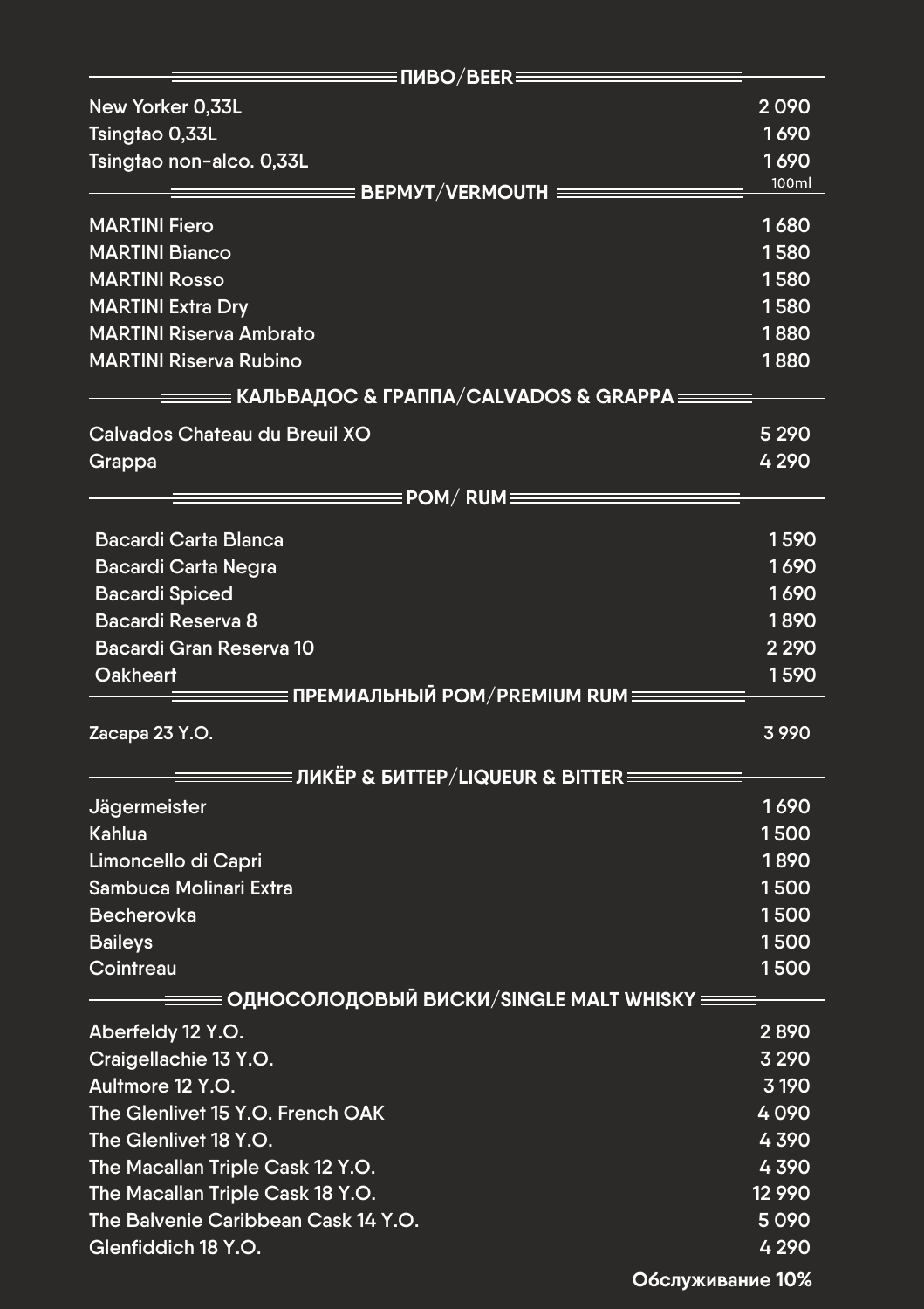| ≡ КУПАЖИРОВАННЫЙ ВИСКИ ∕ BLENDED WHISKY <b>≡</b>           |              |  |  |
|------------------------------------------------------------|--------------|--|--|
| <b>Dewar's 15 Years Old</b>                                | 2490         |  |  |
| <b>Dewar's 12 Years Old</b>                                | 1990         |  |  |
| Chivas Regal Royal Salute 21 Y.O.                          | 7390         |  |  |
| Chivas Regal 18 Y.O.                                       | 4490         |  |  |
| Chivas Regal XV 15 Y.O.                                    | 3690         |  |  |
| Chivas Regal 12 Y.O.                                       | 2 9 9 0      |  |  |
| <b>Monkey Shoulder</b>                                     | 2590         |  |  |
| <b>ЕИРЛАНДСКИЙ ВИСКИ/IRISH WHISKEY <math>\equiv</math></b> |              |  |  |
| <b>Jameson Original</b>                                    | 2390         |  |  |
| <b>Jameson Crested</b>                                     | 2490         |  |  |
| ══ АМЕРИКАНСКИЙ ВИСКИ ⁄ AMERICAN WHISKEY≡                  |              |  |  |
| <b>Four Roses Single Barrel</b>                            | 2590         |  |  |
| <b>Maker's Mark</b>                                        | 2390         |  |  |
| <b>Jack Daneil's Single Barrel</b>                         | 2980         |  |  |
| ≡ ЯПОНСКИЙ ВИСКИ ⁄ JAPANESE WHISKEY≡                       |              |  |  |
| <b>Tenjaku</b>                                             | 2 1 9 0      |  |  |
|                                                            |              |  |  |
| $\,$ = ТЕКИЛА $/$ ТЕQUILA $\equiv$                         |              |  |  |
| <b>Patron Anejo</b>                                        | 2 2 8 0      |  |  |
| <b>Patron Reposado</b>                                     | 2090         |  |  |
| <b>Patron Silver</b>                                       | 2090         |  |  |
| $\mu$ ЖИН/GIN $\equiv$                                     |              |  |  |
| <b>Bombay Sapphire</b>                                     | 1790         |  |  |
| Monkey 47                                                  | 2690         |  |  |
|                                                            |              |  |  |
| $\equiv$ <code>KOHbЯK/COGNAC</code> $\equiv$               |              |  |  |
| <b>Martell Cordon Bleu</b><br><b>Martell VSOP RB</b>       | 7490<br>3590 |  |  |
| <b>Hennessy XO</b>                                         | 11890        |  |  |
| <b>Hennessy VSOP</b>                                       | 4590         |  |  |
|                                                            |              |  |  |
| $\equiv$ БРЕНДИ/ВRANDY $\equiv$                            |              |  |  |
| Батыр ХО                                                   | 2990         |  |  |
|                                                            |              |  |  |
| Онегин                                                     | 2490         |  |  |
| <b>Grey Goose</b>                                          | 2490         |  |  |
| <b>Absolut Elyx</b>                                        | 2490         |  |  |
| Russian standard platinum                                  | 1690         |  |  |
| <b>Tito's Handmade</b>                                     | 2390         |  |  |
| Reyka                                                      | 2390         |  |  |
| <b>Qazaq Eli Nomad Select</b>                              | 1590         |  |  |
| Обслуживание 10%                                           |              |  |  |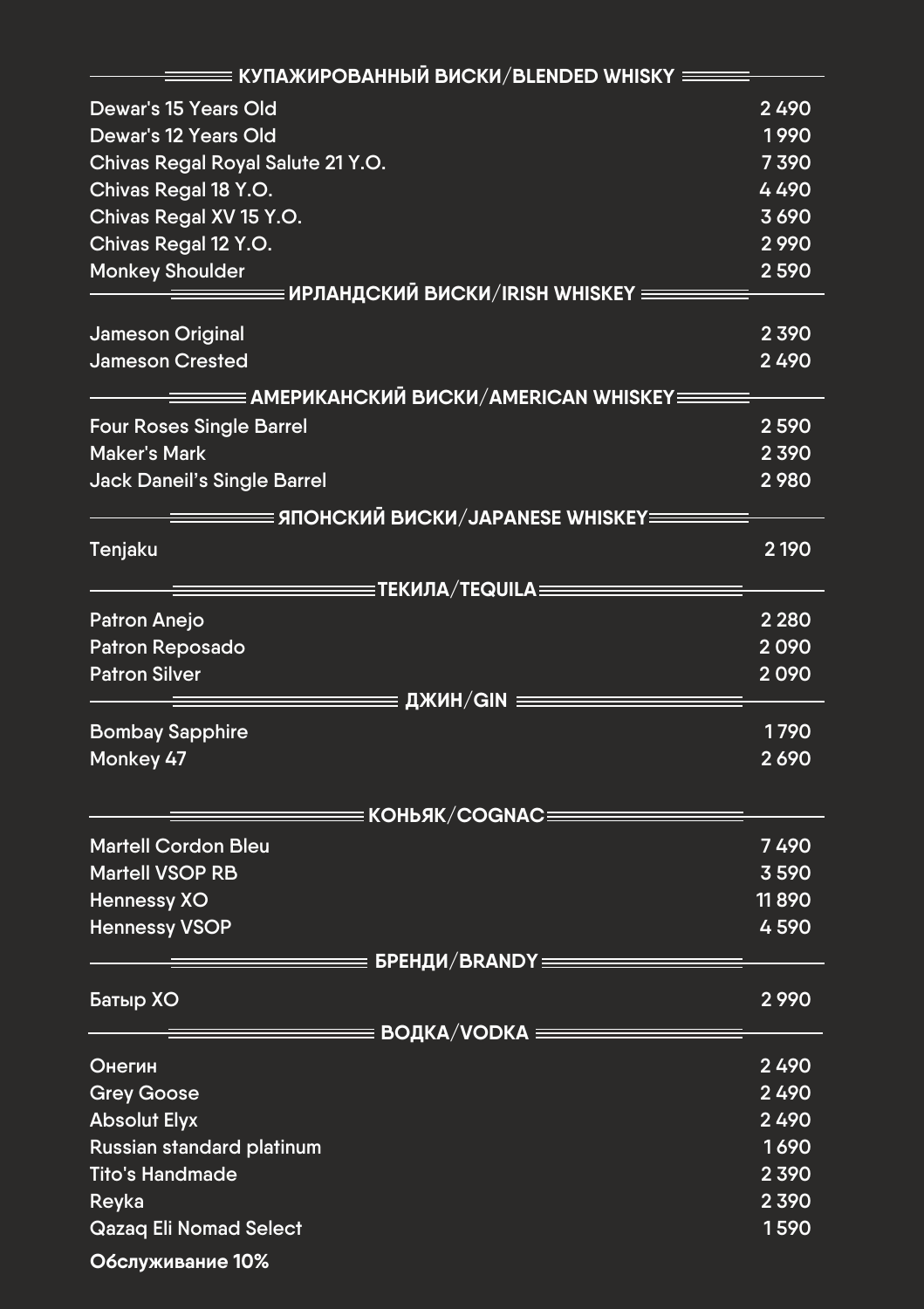|                                            | CAKE/SAKE                                         |             |
|--------------------------------------------|---------------------------------------------------|-------------|
| Choya sake                                 |                                                   | 1690        |
|                                            |                                                   |             |
|                                            | <b>АЛКОГОЛЬНЫЕ КОКТЕЙЛИ/ALCOHOLIC COCKTAILS =</b> |             |
| Глинтвейн                                  |                                                   | 2980        |
| <b>Bacardi Mojito</b>                      |                                                   | 2790        |
| <b>Whiskey Sour</b>                        |                                                   | 2790        |
| <b>Pino Colada</b>                         |                                                   | 2790        |
| <b>Martini Negroni</b>                     |                                                   | 2790        |
| <b>Fiero &amp; Tonic</b>                   |                                                   | 2590        |
| <b>Bellini</b>                             |                                                   | 2790        |
| <b>Aperol Spritz</b>                       |                                                   | 2790        |
| <b>Bombay &amp; Tonic</b>                  |                                                   | 2590        |
| <b>Bacardi Daiquiri</b>                    |                                                   | 2590        |
| <b>Long Island Iced Tea</b>                |                                                   | 2790        |
| <b>Dewar's Highball</b>                    |                                                   | 2590        |
| <b>Apricot Spritz</b>                      |                                                   | 2590        |
| <b>Pink &amp; Tonic</b>                    |                                                   | 2590        |
| <b>Blood Orange &amp; Tonic</b>            |                                                   | 2590        |
| <b>Margarita</b>                           |                                                   | 2590        |
| <b>Red Bull Jager</b>                      |                                                   | 2590        |
| $5 - 52$                                   |                                                   | 2590        |
|                                            | НАПИТКИ/SOFT DRINKS ≡                             |             |
| Acqua Panna 0,25/0,75L                     |                                                   | 1490 / 2300 |
| <b>Tassay Excellent 0,75L</b>              |                                                   | 2 3 0 0     |
| <b>Tassay Emerald 0,75L</b>                |                                                   | 2 3 0 0     |
| San Pellegrino 0,25L                       |                                                   | 1490        |
| Borjomi 0,33L                              |                                                   | 1390        |
| Coca cola, Sprite 0,25L                    |                                                   | 990         |
| Tonic Water 0,33L                          |                                                   | 1090        |
| Red Bull 0,25L                             |                                                   | 1600        |
| Fresh 0,3L                                 |                                                   | 2590        |
| Fresh (гранат, ананас) 0,3L                |                                                   | 3090        |
| Juice Pago 0,25/1L                         |                                                   | 910 / 2 990 |
| Морс (клюква, смородина, облепиха) 0,25/1L |                                                   | 780 / 2810  |
|                                            | ════ ЛИМОНАД ⁄ LEMONADE ══                        |             |
| Citrus / Цитрусовый 1L                     |                                                   | 3080        |
| Strawberry / Клубничный 1L                 |                                                   | 3 180       |
| Cucumber / Огуречный 1L                    |                                                   | 3080        |
| $R$ aspberry / Малиновый 1L                |                                                   | 3080        |
| Mango passion fruit / Манго Маракуйя 1L    |                                                   | 3 180       |
|                                            |                                                   |             |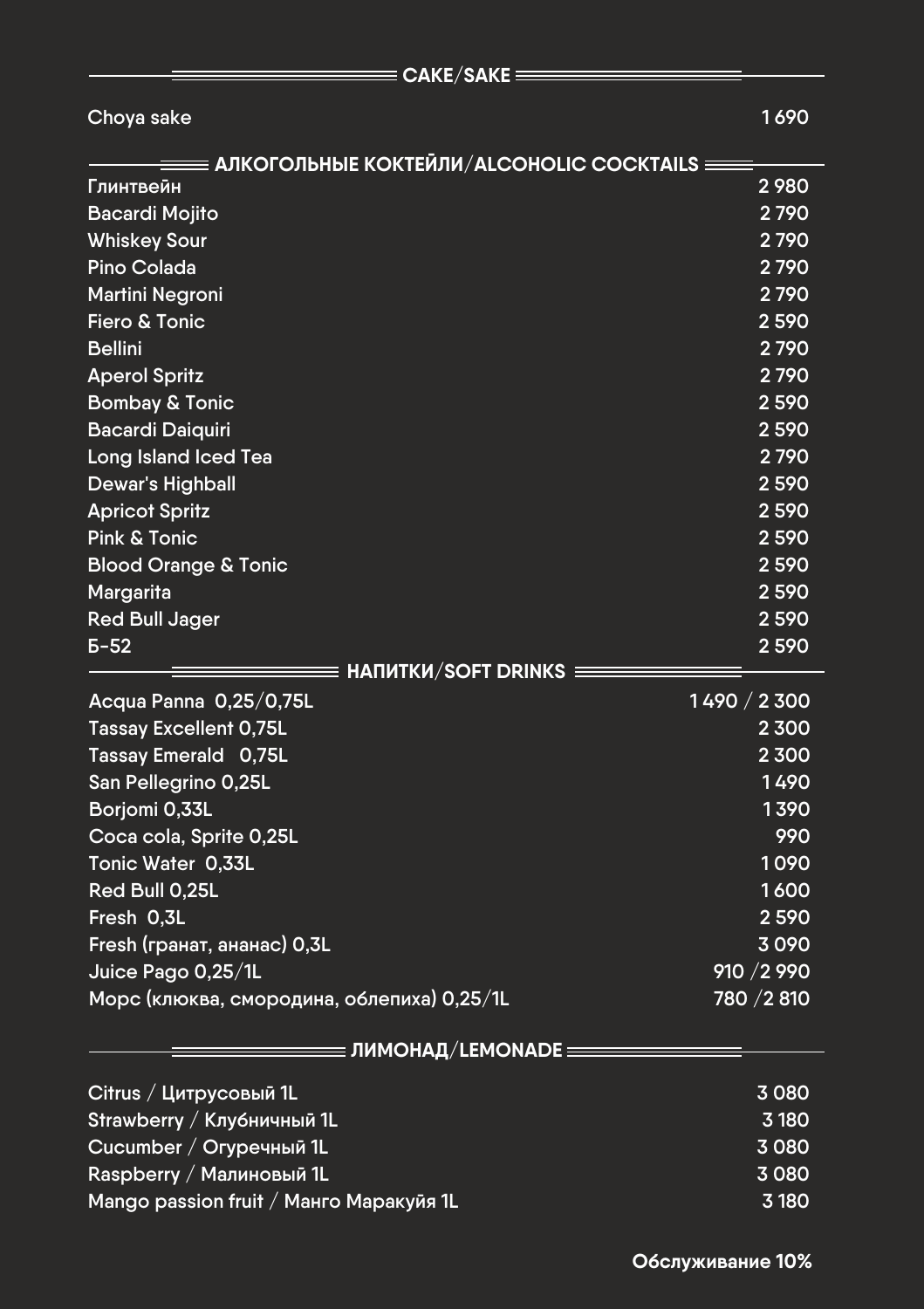| $\equiv$ БЕЗАЛКОГОЛЬНЫЕ КОКТЕЙЛИ $\overline{/}$ NON-ALCOHOLIC COCKTAILS $\equiv$ |                    |
|----------------------------------------------------------------------------------|--------------------|
| Молочный коктейль / Milk Cocktail                                                | 1890               |
| Мохито 6/а / Mojito non-alco                                                     | 2 1 9 0            |
| Банановый коктейль / Banana Cocktail                                             | 1990               |
| Глинтвейн 6/а / Mulled wine non-alco                                             | 2 1 9 0            |
| $\equiv$ KOΦE/COFFEE $\equiv$                                                    |                    |
| <b>Espresso</b>                                                                  | 1200               |
| Double Espresso                                                                  | 1400               |
| <b>Americano</b>                                                                 | $\overline{1}$ 200 |
| Cappuccino                                                                       | 1400               |
| <b>Сарриссіпо на растительном молоке</b>                                         | 1500               |
| Latte                                                                            | 1500               |
| Latte на растительном молоке                                                     | 1600               |
| Coffee de caffeine                                                               | 1200               |
| $\equiv$ ЧАЙ/ТЕА $\equiv$                                                        |                    |
| Английский завтрак<br><b>English Breakfast</b>                                   | 1490               |
| Ромео и Джульетта<br>Romeo and Juliet                                            | 1490               |
| Сенча<br><b>Sencha</b>                                                           | 1490               |
| Жасмин<br><b>Jasmin</b>                                                          | 1490               |
| Японская липа<br>Japanese linden                                                 | 1490               |
| Молочный улун<br><b>Milk Oolong</b>                                              | 1490               |
| Имбирный чай<br><b>Ginger tea</b>                                                | 2690               |
| Восточный чай<br><b>Oriental tea</b>                                             | 2690               |
| Ягодный чай<br><b>Berry tea</b>                                                  | 2690               |
| Облепиховый чай<br>Sea-Buckthorn tea                                             | 2690               |
| Е <b>ДЕСЕРТЫ/DESSERTS</b> ===                                                    |                    |
|                                                                                  |                    |
| Мороженое $/$ Ice cream                                                          | 1490               |
| Шоколад / Chocolate                                                              | 1290               |

**Обслуживание 10%**